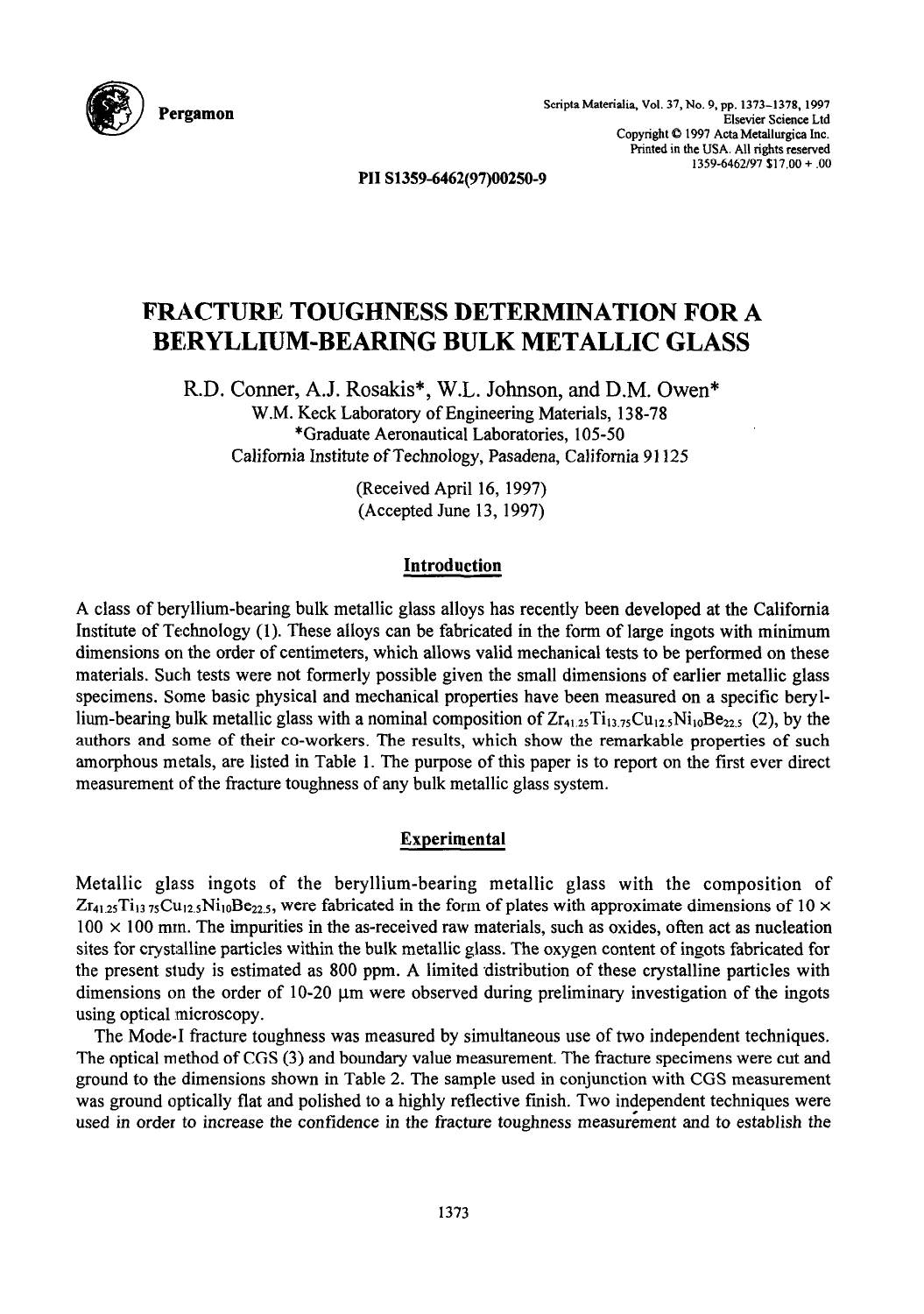### **1374 METALLIC GLASS** Vol. 37, No. 9

| Property                      | Value                             |
|-------------------------------|-----------------------------------|
| Young's Modulus               | 96 GPa                            |
| Shear Modulus                 | 34.3 GPa                          |
| Poisson's ratio               | 0.36                              |
| Tensile yield strength        | 1.9 GPa                           |
| Tensile strain to failure     | 2, 9                              |
| Hardness (Vickers)            | 534 kg/m $m2$                     |
| Thermal Expansion Coefficient | $10.1 \times 10^{-6}$ $\degree$ C |
| Density                       | $6.11 \text{ p/cm}^3$             |

TABLE 1 Mechanical Properties of  $Zr_{41.25}Ti_{13.75}Cu_{12.5}Ni_{10}Be_{22.5}$  Bulk Metallic Glass

validity of CGS in performing this task. The use of optical techniques such as CGS becomes important in experimental situations where boundary value measurements are inadequate for inferring toughness (e.g. dynamic fracture).

#### **Boundary Value Measurements**

Mode I fracture toughness,  $K_{IC}$ , was determined using boundary measurements taken from specimen loading in 3-point bending configuration. Specimens were loaded until failure, and the corresponding  $K_{IC}$  value was calculated from  $(4)$ 

$$
K_{I} = \frac{P}{B\sqrt{W}} \frac{3\frac{S}{W}\sqrt{\frac{a}{W}}}{2\left(1+2\frac{a}{W}\right)\left(1-\frac{a}{W}\right)^{\frac{3}{2}}}\left[1.99 - \frac{a}{W}\left(1-\frac{a}{W}\right)\left(2.15-3.93\left(\frac{a}{W}\right)+2.7\left(\frac{a}{W}\right)^{2}\right)\right]
$$
(1)

The applied load is P, and dimensions a, W, B and S are defined in Table 2.

Figure 1 illustrates the typical variation of  $K<sub>I</sub>$  with load point displacement  $\delta$ , which has a peak value,  $K_{1C} = 59.5 \text{ MPa}\text{/m}$ . It is interesting to note that the loading curve remains linear up until failure, suggesting very limited inelasticity. At failure, the crack propagation is unstable, indicated by the instantaneous unloading of the specimen. Results obtained from experiments conducted on 3 specimens gave consistent K<sub>1C</sub> values of 55, 57 and 59.5 MPa $\sqrt{m}$ . For valid plane strain fracture toughness testing, the specimen thickness must be greater than  $2.5(K_{\text{IC}}/\sigma_{\text{o}})^2$  where  $\sigma_{\text{o}}$  is the yield stress. Typical values for the metallic glass of  $K_{1C} \sim 57 \text{ MPa}\text{/m}$  and  $\sigma_0 \sim 2 \text{ GPa}$ , requires that the specimen thickness be greater than  $\sim$ 1.6 mm for plane strain conditions. Specimens used in the present study were at least 2.2 mm thick and therefore the results reported represent the plane strain fracture toughness of the metallic glass.

TABLE 2 Fracture Sample Dimensions

| Dimension (mm)  | <b>Boundary-value samples</b> | CGS sample |
|-----------------|-------------------------------|------------|
| Length, L.      | 50.8                          | 112        |
| Width, W        | 12.6                          | 40.8       |
| Thickness, B    | 2.2                           | 4.8        |
| Notch length, a |                               | 11.6       |
| Loading span, S | 46                            | 104.2      |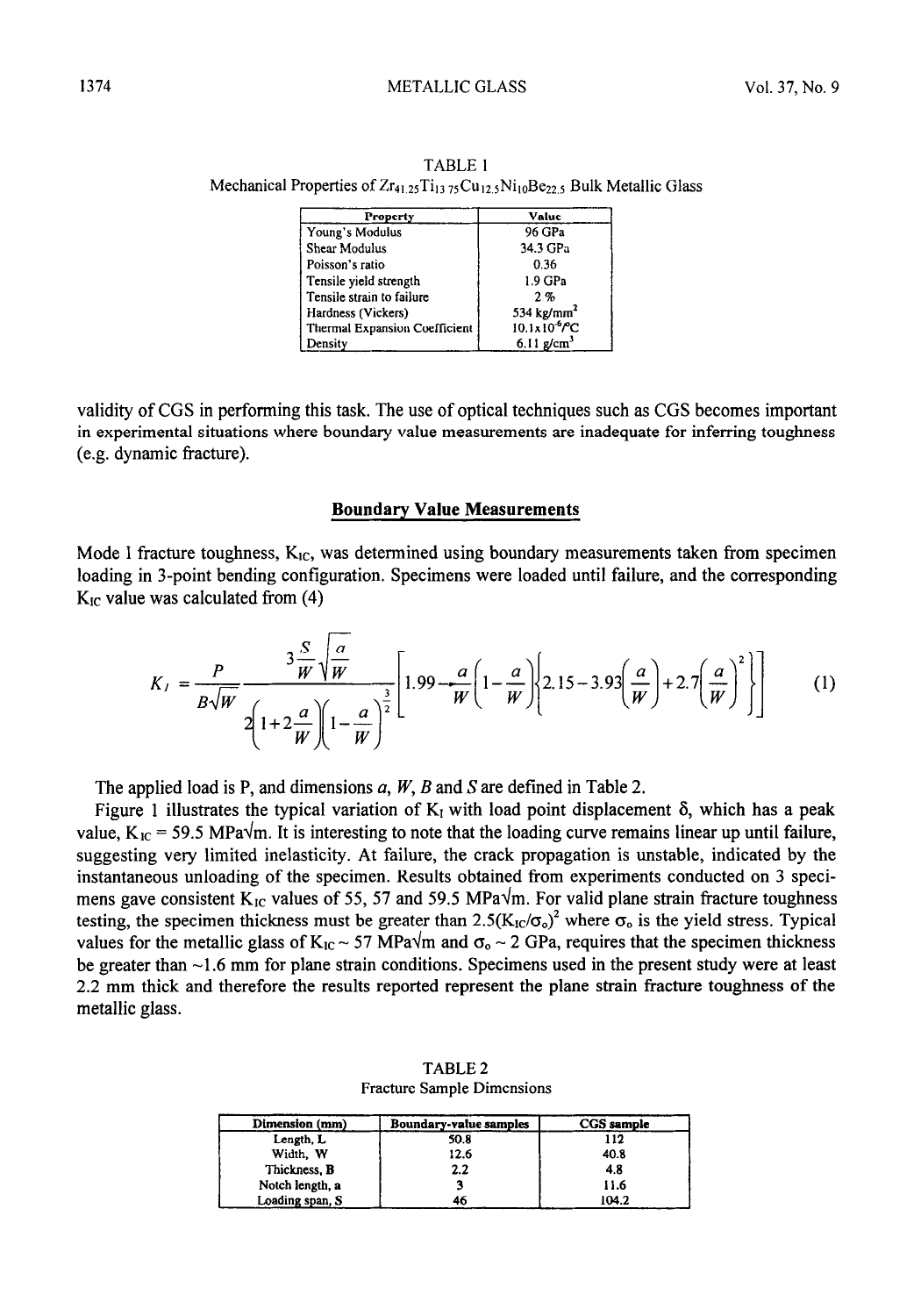

Figure 1. The variation of  $K_1$  with load point displacement for a specimen loaded quasistatically in a three point bend configuration.

## **Coherent Gradient Sensing (CGS)**

CGS is a full field, lateral shearing interferometric technique with an on-line spatial filter. In the reflection mode the technique measures out-of-plane displacement gradients (surface slopes). When the sample is loaded the surface deforms in the region near the crack tip, causing nonuniform spatial gradients in the optical path when light is reflected from its surface. The changes in the optical path are related to gradients in the stress state which are induced when loads are applied to the boundary of the initially undeformed specimen.



Figure 2. Schematic illustration of the experimental configuration for coherent gradient sensing (CC%) in reflection.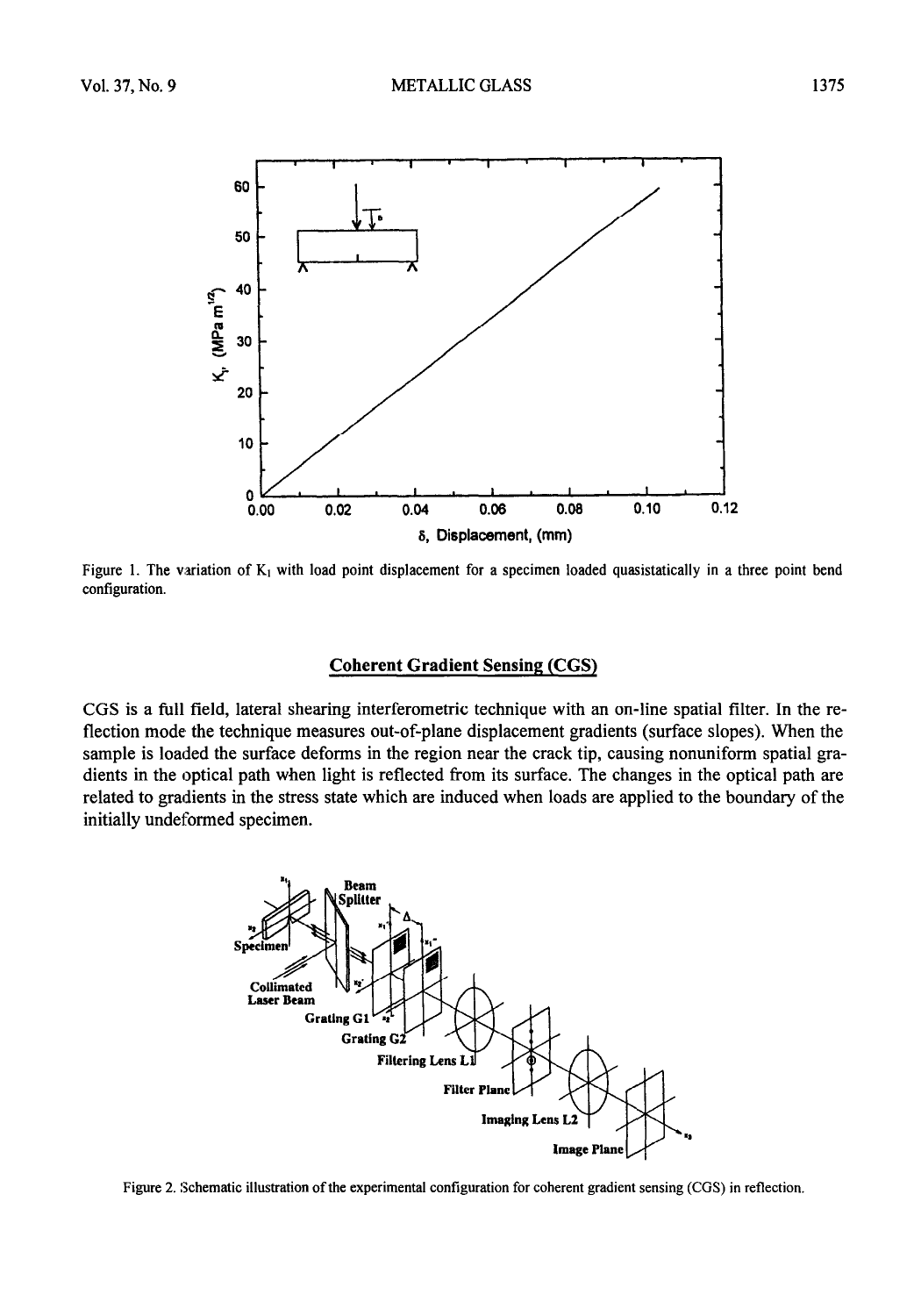1376 METALLIC GLASS Vol. 37, No. 9

A schematic illustration of the experimental setup used for reflective CGS is shown in Figure 2. An optically flat, highly reflective plate specimen is illuminated by collimated coherent laser light. The reflected beam is then incident on a pair of gratings (40 lines/mm),  $G_1$  and  $G_2$ , separated by a distance  $\Delta$ . The field distribution on the G<sub>2</sub> plane is spatially filtered by the filtering lens L<sub>1</sub> and its frequency content is displayed on its back focal plane. By locating a filtering aperture around either  $\pm 1$  diffraction orders, information regarding the stress gradients is obtained on the image plane of the lens L2. Complete details of the technique are given elsewhere (3).

Figure 3 is a photograph of CGS interference fringes on the metallic glass sample immediately prior to failure. The individual fringes in Fig. 3 represent contours of constant  $\partial u_3/\partial x_1$ . By measuring the values of the local polar coordinates  $r$  and  $\phi$  for a specific fringe order, the out of plane deformations, and hence  $K_I$ , may be calculated from:

$$
\frac{\partial u_3}{\partial x_1} = \frac{v h}{2E} \frac{K_1}{\sqrt{2\pi}} r^{-\frac{3}{2}} \cos\left(\frac{3}{2}\phi\right) = \frac{mp}{2\Delta}
$$
 (2)

where  $u_3$  is the deformation normal to the plane of the specimen,  $x_1$  is the in-plane direction aligned with the crack, v is Poisson's ratio, *h* is the plate thickness, E is Young's modulus, *m* represents the fringe order, p is the diffraction grating pitch and  $\Delta$  is the grating spacing. Measurements taken from Fig. 3, which was recorded just prior to crack initiation, provided a fracture toughness of  $K_{Ic} = 55$ MPa $\sqrt{m}$ . Figure 4 is a plot of K<sub>I</sub> calculated from boundary measurements versus K<sub>I</sub> measured from CGS. Note that these values are in agreement within 10%.

Given the extremely high yield stress and failure strength of The metallic glass, one might have expected the fracture toughness to be comparable to that of brittle ceramic materials. Such brittle solids have fracture toughness' typically less than 10 MPa $\sqrt{m}$  and, as shown in Table 3, compare very unfavorably to structural metals (e.g. steels, aluminum, titanium) whose toughness' exceed 30 MPa $\sqrt{m}$ . The metallic glass, however, exhibits toughness comparable to many high strength steels and approaches that of some titanium alloys.

**Figure 3. CGS pattern recorded from a metallic glass** 

**specimen loaded in three point bend.** 

**Figure 4. Comparison of the stress intensity factor determined from boundary value measurements with that determined using CGS.** 

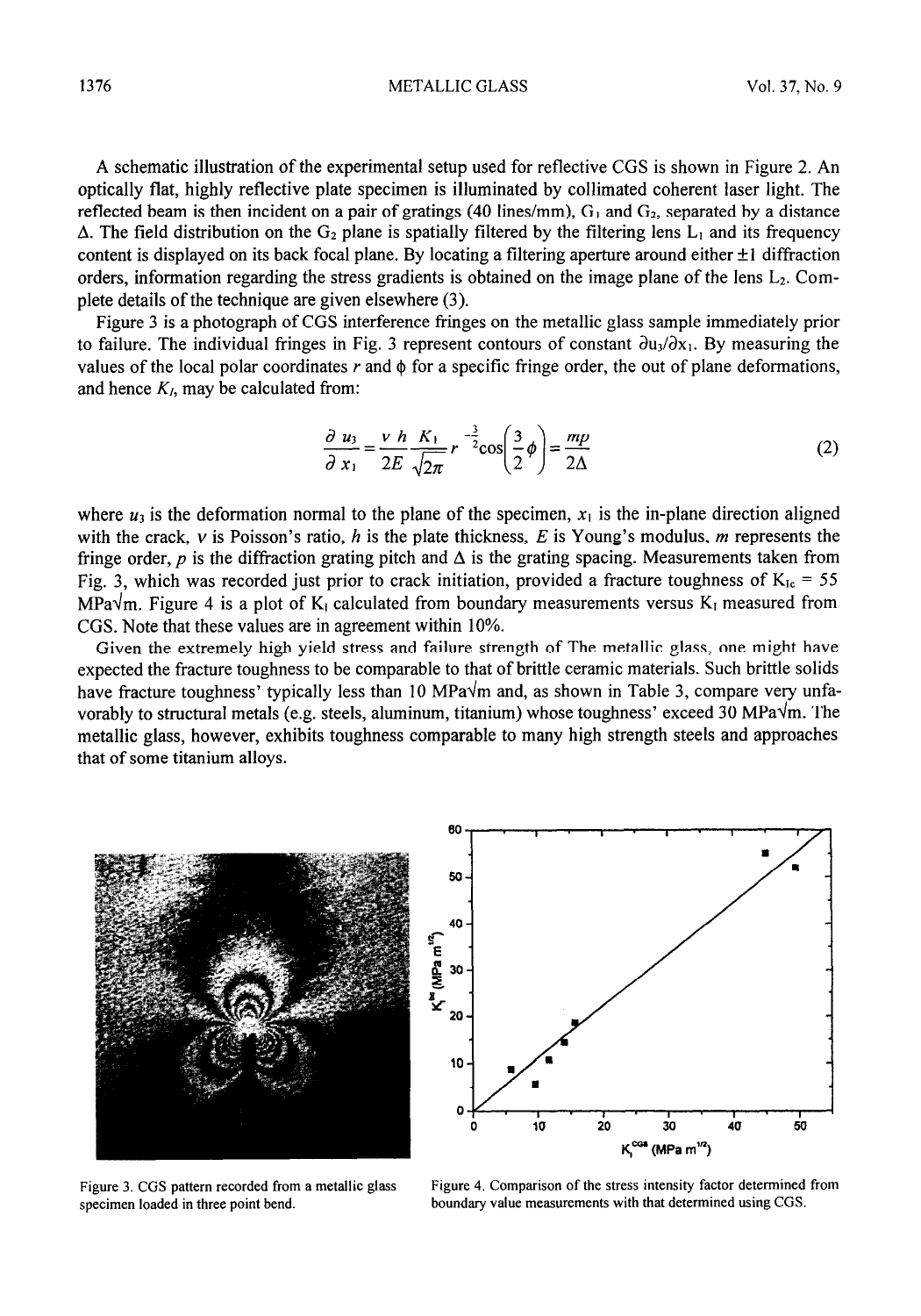| <b>Material</b>                                 | $K_{IC}$ (MPa $\sqrt{m}$ ) |
|-------------------------------------------------|----------------------------|
| $Zr_{41,25}Ti_{13,75}Cu_{12,5}Ni_{10}Be_{22,5}$ | 55-59                      |
| Ti 6AI-4V                                       | 70-120                     |
| Polycarbonate                                   | $2.75 - 3.3$               |
| C300 maraging steel                             | 50-70                      |
| 2024 aluminum, T351                             | 31-44                      |
| Al,O.                                           | $3 - 5.5$                  |
| SiN4                                            | $4.2 - 5.2$                |
| Electrical porcelain ceramics                   | 1.03-1.25                  |

TABLE 3 Fracture Toughness of Selected Engineering Materials (5)

The high fracture toughness points toward some microscopic toughening mechanisms. In ideally brittle fracture, the critical energy release rate under plane strain conditions,  $G_{IC} = (1-v^2)K_{IC}^2/E$  simply equals the energy to create two free surfaces,  $2y_s$ . Assuming brittle fracture, the apparent surface energy of the metallic glass can be estimated. Using  $K_{IC} \sim 57 \text{ MPa}\sqrt{m}$ ,  $E = 96 \text{ GPa}$  and  $v = 0.36$ , the calculated apparent surface energy is almost  $30,000$  J m<sup>-2</sup>. This apparent surface energy for the metallic glass is exceedingly high in comparison to measured surface energies of ceramics and pure metals which are typically  $0.5$ -10 Jm<sup>2</sup>. This high apparent value of the surface energy may suggest the operation of other mechanisms in addition to surface creation that would contribute to a high net energy release rate.

Optical and scanning electron microscopy were used to investigate the microstructural processes associated witlh fracture in the metallic glass. Figure 5 shows a scanning electron micrograph of the fracture surface of a metallic glass specimen. The relatively smooth area on the left of the micrograph is the surface of the initial notch, whereas as the rougher region on the right side of micrograph is the fracture surface. In Fig. 5 there is no evidence of macroscopic shear lips adjacent to the plate specimen surfaces. The local roughness on the fracture surface is on the order of  $50-150 \mu m$ . Figure 6 shows a optical micrograph of the crack profile of the mating half of the specimen shown in Fig. 5. The initial notch is located on the left of the micrograph. The small bright regions in the micrograph are crystalline particles which are embedded in the bulk metallic glass. Most crystallites in the region near the initial notch and adjacent to the crack path contain microcracks in the direction parallel to macroscopic



Figure 5. Scanning electron micrograph of the fracture surface of a metallic glass specimen. The initial notch is located to the left of the image.